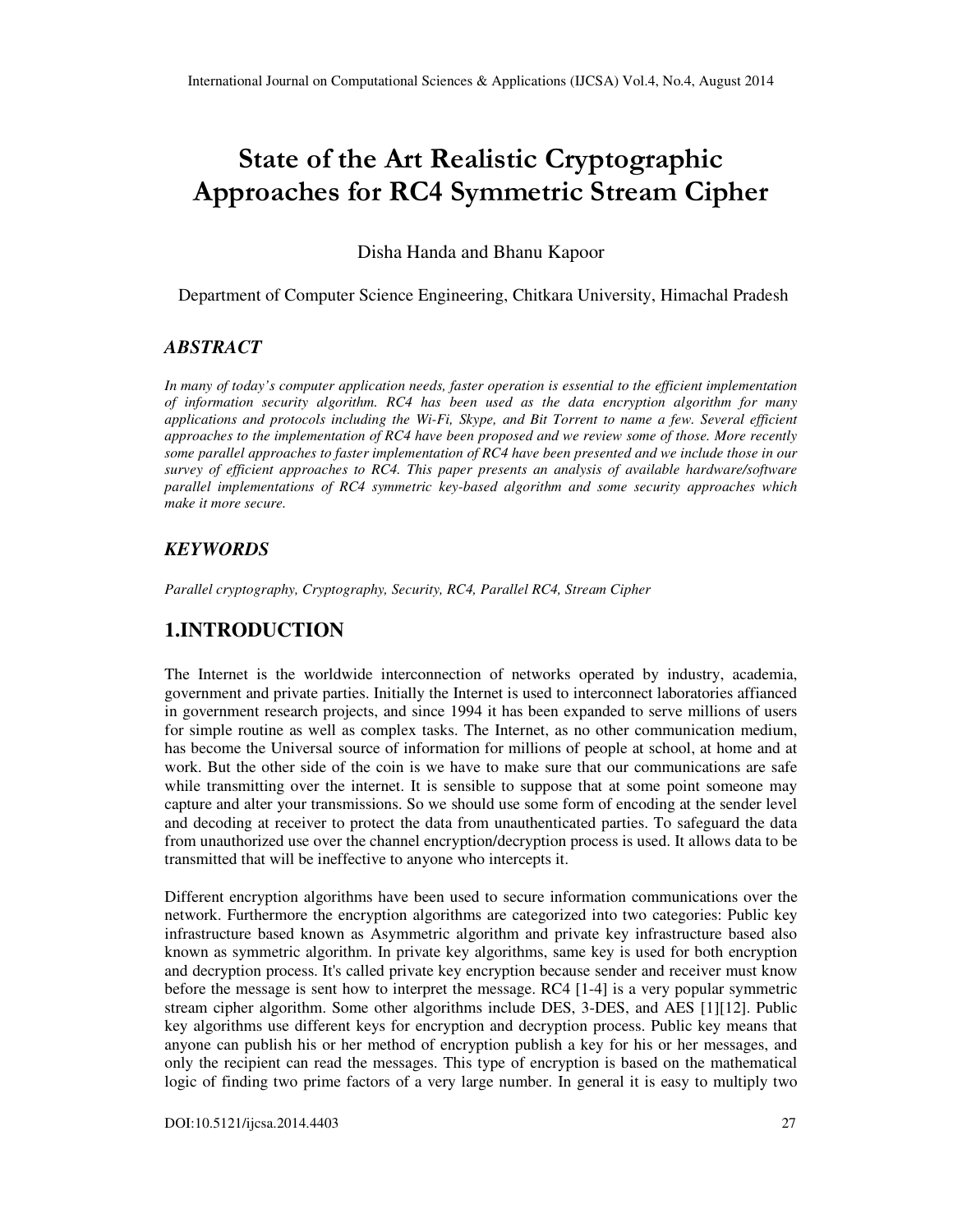very large numbers together, but it is very difficult to take a very large number and find its two prime factors. RSA [1] is the commonly used asymmetric encryption algorithm.

Although security algorithms have many advantages like security of data transmitted over the channel yet there are some disadvantages involved in these algorithms. Intensive computation and their sequential structure affect the speed of the cipher. The speed of the encryption and decryption is a very important aspect of security algorithms [1-4] in working with applications. A slow cryptographic algorithm can slow the speed of an application and reduce its effectiveness. Sequential security algorithms can be made faster using parallelization. Fortunately, with the advent of parallel processors in computing, we now have easily available means to parallelize the algorithms to make them faster. It is possible to use parallel algorithms for any of the cryptographic techniques [8] currently in use.

RC4 has been used as the data encryption algorithm for many applications and protocols. Some of the protocols and applications using RC4 include the Wi-Fi, Skype, and Bit Torrent, to name a few. Several efficient approaches to the implementation of RC4 have been proposed and we review some of those. Our survey on RC4 is based on two common categories: Security and Speedup. This paper presents an analysis of latest work been done on RC4 to attain speedup using multi core technology and to achieve more security with modification in structure.

 In Section 2, we discuss some of the basics of cryptography along with the classification of the cryptographic algorithms. Section 3 describes the RC4 symmetric stream cipher algorithm along with its key steps. Section 4 discusses some of the state of the art approaches to the implementation of RC4 that improves security and throughput of the algorithm. Section 5 discusses some of the parallel approaches to improve the performance of the RC4 algorithm followed by the conclusion of the survey paper.

### **2. BASICS OF CRYPTOGRAPHY**

Cryptography is the art of information security. This word is derivative of the Greek *kryptos*, which means *to hide*. Cryptography includes methodologies such as merging words with images, microdots and other ways to hide information in transit or storage. In today's computer-centric world, cryptography converts the ordinary text into an unreadable format so that unauthorized parties cannot read the data. The ordinary text is referred as the plaintext and the scrambled text is known as the cipher text. The whole process of this conversion is known as encryption and the reverse process is known as decryption. Modern cryptography [3][4] concerns itself with the following objectives:

- 1) **Confidentiality** refers to restrictive information access and revelation to authorized users and preventing access to unauthorized users.
- 2) **Integrity** refers to the reliability of information resources.
- 3) **Non-repudiation** means at a later stage the source of the information cannot refuse his or

her intentions in the transmission of the information.

4) **Authentication** refers to the process of confirming the identities of the sender and the receiver as well as the source and the destination of the information.

In general, two major cryptographic schemes are used to encrypt data transmitted over the internet: symmetric and asymmetric encryption schemes. In the symmetric technique, both the sender and the receiver use the same key. Symmetric techniques are broadly divided into two subcategories: stream ciphers and block ciphers. Stream ciphers operate on streams of plaintext and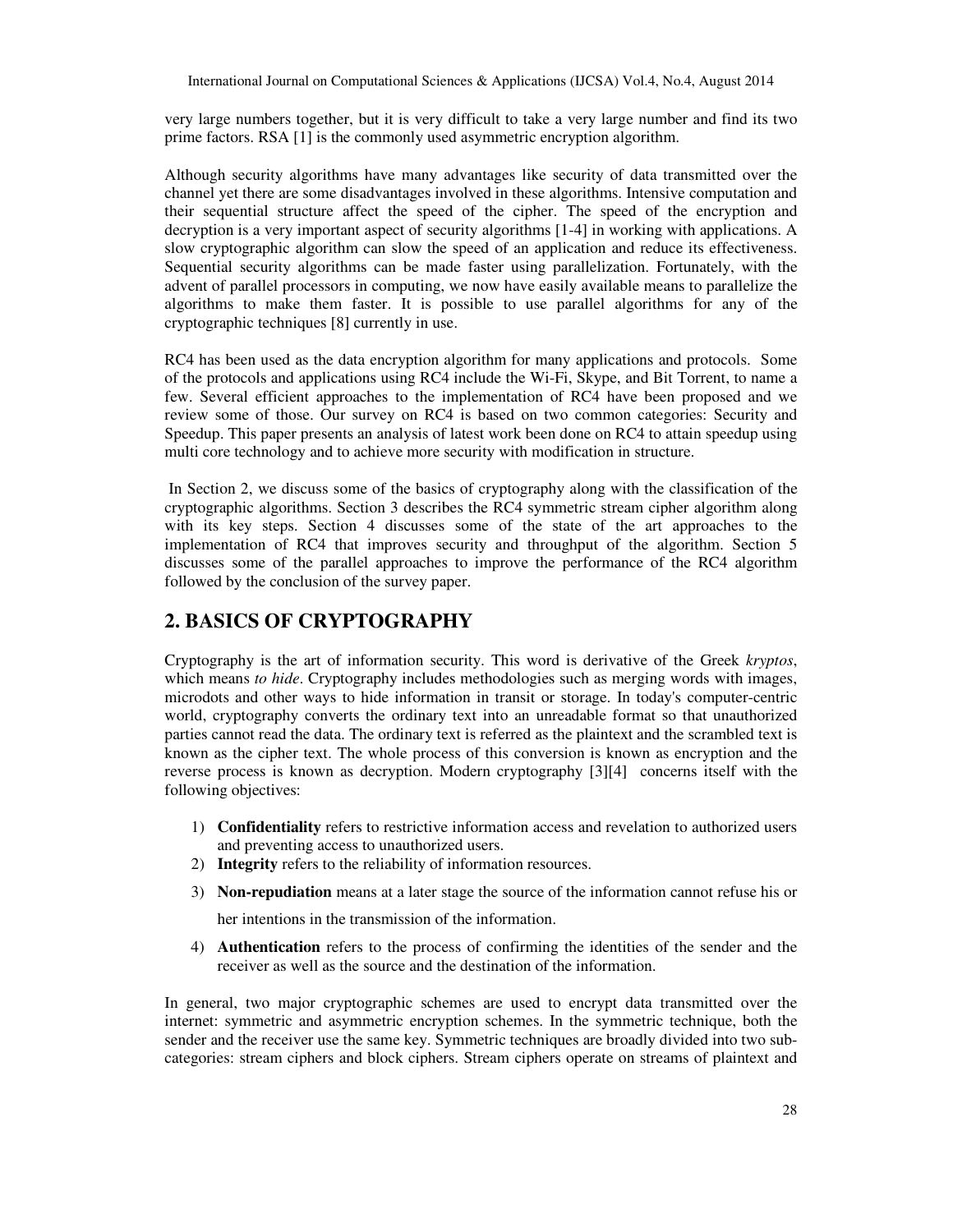cipher text one bit or byte at a time. The length of the key is same as the length of the data. On the other hand, block ciphers

operate on a specific length block of data at a time and keys are much shorter. The common classification of cryptography techniques is shown in Figure 1.



Figure 1: Classification of Cryptography Techniques

Asymmetric algorithms use different keys for encryption and decryption process. One of the keys is a public key. Public key means that anyone can publish his or her method of encryption publish a key for his or her messages, and only the recipient can read the messages. The other key is a private and only the receiver of the data has that key. Any data encrypted with his/her public key can be decrypted using the private key. Commonly used asymmetric algorithms are RSA, DSA and ECC.

# **3. RC4 METHOD**

RC4 [1][2] is a stream cipher algorithm that has been used as the data encryption algorithm for many applications and protocols. Some of the protocols and applications using RC4 include the Wi-Fi, Skype, and Bit Torrent. RC4 generates a key-stream. This key-stream is used to encrypt data by combining it with the plaintext using bit-wise Xor (Exclusive-or) operation. The same way decryption can be performed as exclusive-or is the symmetric operation. To produce the keystream, the algorithm makes use of an internal state which consists of two parts:

- 1) A transformation of all 256 possible bytes (denoted "S" below).
- 2) Two 8-bit index-pointers (denoted "i" and "j").

The transformation is initialized with a variable length key using Key Scheduling Algorithm (KSA).

Afterwards, the stream of bits is generated using the pseudo-random generation algorithm *(*PRGA).

### **3.1 Key Scheduling Algorithm (KSA)**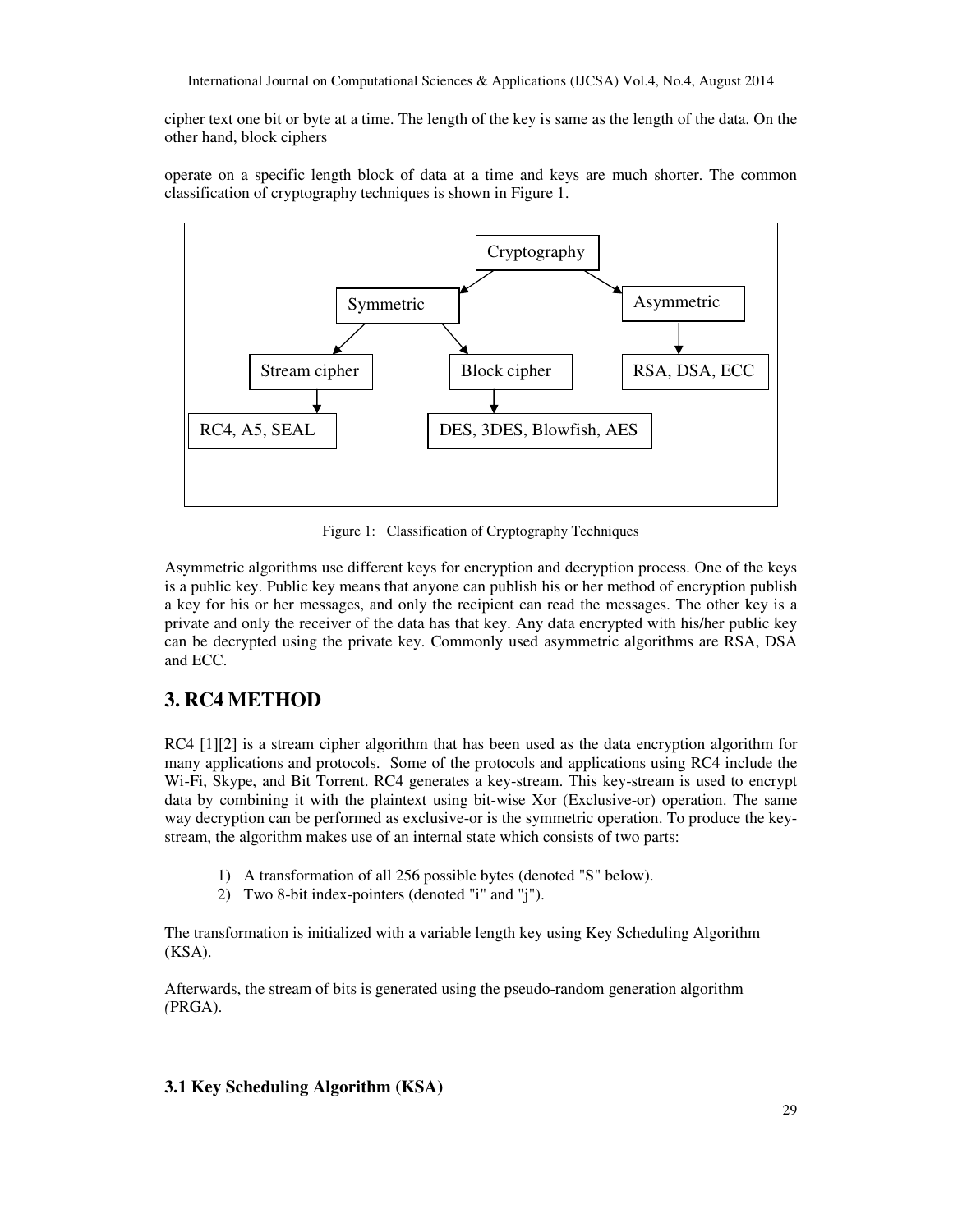The key-scheduling algorithm is used to initialize the "S" array. The "key-length" is defined as the number of bytes in the key. First, the array "S" is initialized with values from 0 to 255. Then 256 times the swap functionality is used to scramble the array elements. This is shown in Figure 2.



Figure 2. Key scheduling in RC4

#### **3.2 Pseudo-Random Generation Algorithm (PRGA)**

After KSA generates the key-stream, the PRGA modifies the state and produces a byte as an output. In every iteration, the PRGA increments i, looks up the i<sup>th</sup> element of S, in S[i], and adds that to j, afterwards exchanges the values of  $S[i]$  and  $S[i]$ , and then uses the sum of  $S[i]$ ,  $S[i]$ (modulo 256) as an index to obtain a next element of S, which is XORed with the next byte of the message to generate the next byte of either cipher text or plaintext. The whole process is dependent on the swap functionality. This is shown in Figure 3.

|    | $i := 0$                         |
|----|----------------------------------|
|    | 2. $i := 0$                      |
| 3. | while Generating Output:         |
|    | $i := (i + 1) \mod 256$          |
|    | $i := (i + S[i]) \mod 256$       |
|    | swap values of S[i] and S[i]     |
|    | $K := S[(S[i] + S[i]) \mod 256]$ |
|    | output K                         |
| 5. | End While                        |
|    |                                  |

Figure 3. Generation of pseudo-random output stream

# **4. STATE OF THE ART SYMMETRIC CRYPTOGRAPHIC APPROACHES TO ACHIEVE SECURITY AND THROUGHPUT**

Due to its simplicity, RC4 has remained a focus area for many researchers over the years. Despite its weaknesses, it is a widely used algorithm and also used in SSL/TLS protocol. Researchers have suggested many different methods to implement RC4. We have listed some of the different approaches for RC4 that have been presented in the recent years since 2004. Each of these approaches has its own strengths and weaknesses. Table 1 lists and summarizes some of these recently presented approaches to make RC4 more efficient in terms of security.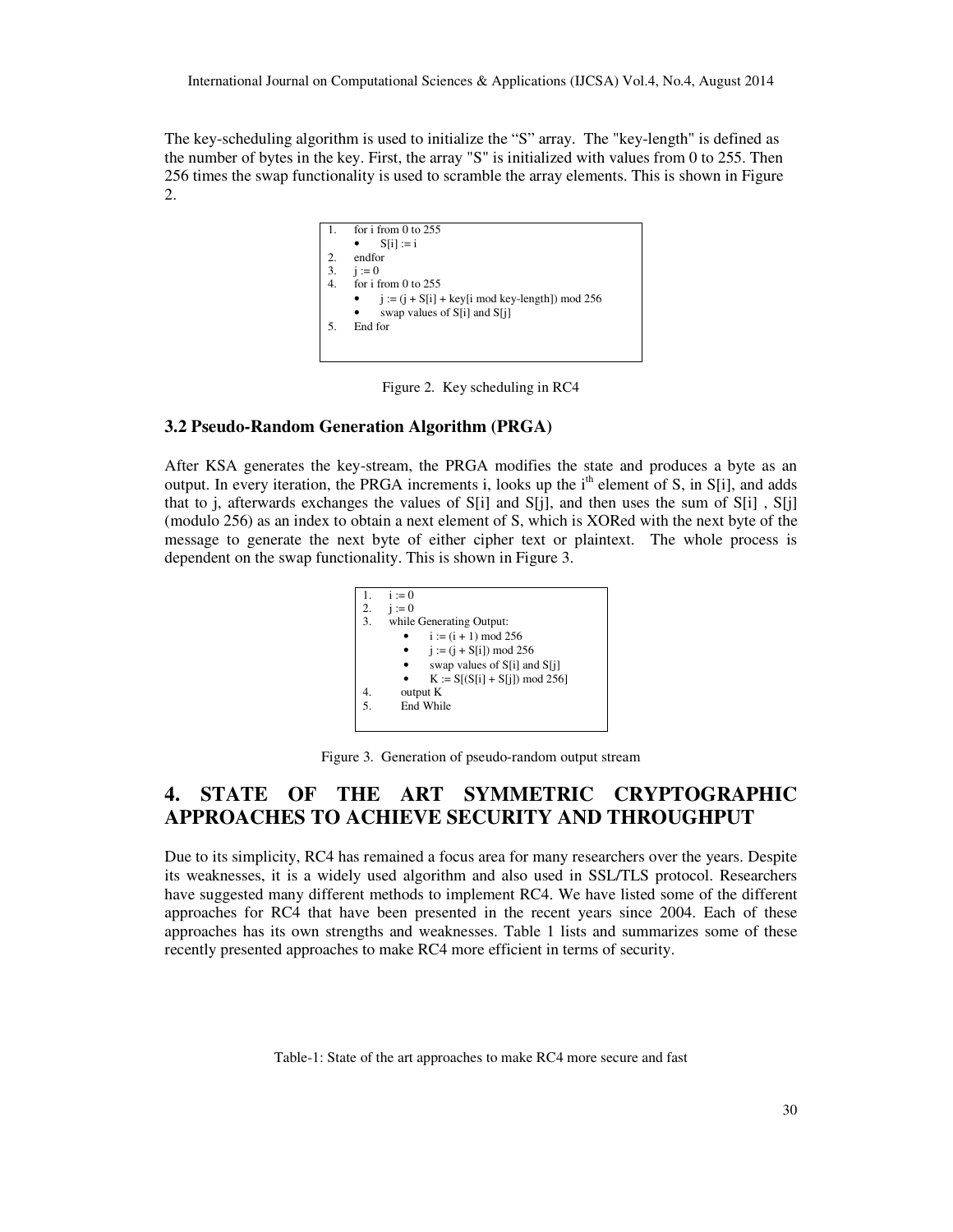| Sr.No          | <b>Author</b>                               | <b>Technique</b>                   | <b>Publication</b><br>year | <b>Outcome</b>                                                     |
|----------------|---------------------------------------------|------------------------------------|----------------------------|--------------------------------------------------------------------|
| $\mathbf{1}$   | Souradyuti Paul and<br><b>Bart Preneel</b>  | Software approach                  | 2004                       | <b>Security Improvements</b>                                       |
| $\overline{2}$ | Peisong Ye and<br>Guangxue Yue2             | Software/Hardware<br>approach      | 2010                       | <b>WLAN</b> security<br>enhancements                               |
| 3              | Seifedine Kadry and<br>Mohamad Smaili       | Software approach                  | 2010                       | Security improvements                                              |
| $\overline{4}$ | Pardeep and<br>Pushpendra Kumar<br>Pateriya | Software approach                  | 2012                       | Security improvements<br>but key overhead                          |
| 5              | Laxmi Mounika et al                         | Software approach                  | 2012                       | Security improvements                                              |
| 6              | Prabhudesai Keval<br>Ketan et al            | Software approach                  | 2012                       | Secure and fast hybrid<br>cipher                                   |
| 7              | Chandramouli et al                          | Software/Hardware<br>approach      | 2006                       | Low power execution                                                |
| 8              | <b>Sourav Sen Gupta</b><br>et al            | Software/Hardware<br>approach      | 2011                       | High throughput                                                    |
| 9              | Nadhem J. et al.                            | Software approach                  | 2013                       | The results are based<br>on attacks.                               |
| 10             | Jagdeep Singh,<br>Kundan Munjal             | Software approach                  | 2013                       | <b>Enhanced</b> security                                           |
| 11             | R.Prabu                                     | Software/Hardware<br>approach      | 2014                       | <b>Faster</b> execution                                            |
| 12             | Sivalingham<br>Latchmanan et al             | Comparative study of<br>RC4 and E0 | 2012                       | Reduction of energy<br>consumption while<br>encryption took place. |

*Souradyuti Paul and Bart Preneel* presented "*A New Weakness in the RC4 Key stream Generator and an Approach to Improve the Security of the Cipher*" [15]. RC4A uses fewer operations per output byte and offers the prospect of implementations that can exploit its inherent parallelism to improve its performance further. The paper is appeared in Fast Software encryption, FSE 2004, Lecture Notes in Computer Science, Springer-Verlag, pp. 245–259, 2004 and it improved the security of RC4 by introducing more random variables in the output generation process.

*Peisong Ye and Guangxue Yue2* presented "*Security Research on WEP of WLAN*" [20]. This paper introduces the software and hardware based simulative platform to crack RC4 keys. Authors also provide some improvements to enhance the WLAN security as results shows that WLAN based on WEP and RC4 is insecure. The paper is presented in the Proceedings of the Second International Symposium on Networking and Network Security China, 2-4, April. 2010, pp. 039-042 and the final result show that the WLAN based on WEP is insecure and they give some improvements to enhance the WLAN security.

*Seifedine Kadry and Mohamad Smaili* presented "*An Improvement of RC4 Cipher Using Vigenère Cipher*" [19]. This paper presents the new algorithm named VRC4 which is the combination of RC4 and poly alphabetic cipher Vigenère. The technique is based on the double encryption method. That means the message is encrypted using the original RC4 cipher then re-encrypt the resulted cipher text using Vigenère cipher. The paper is published in International Journal of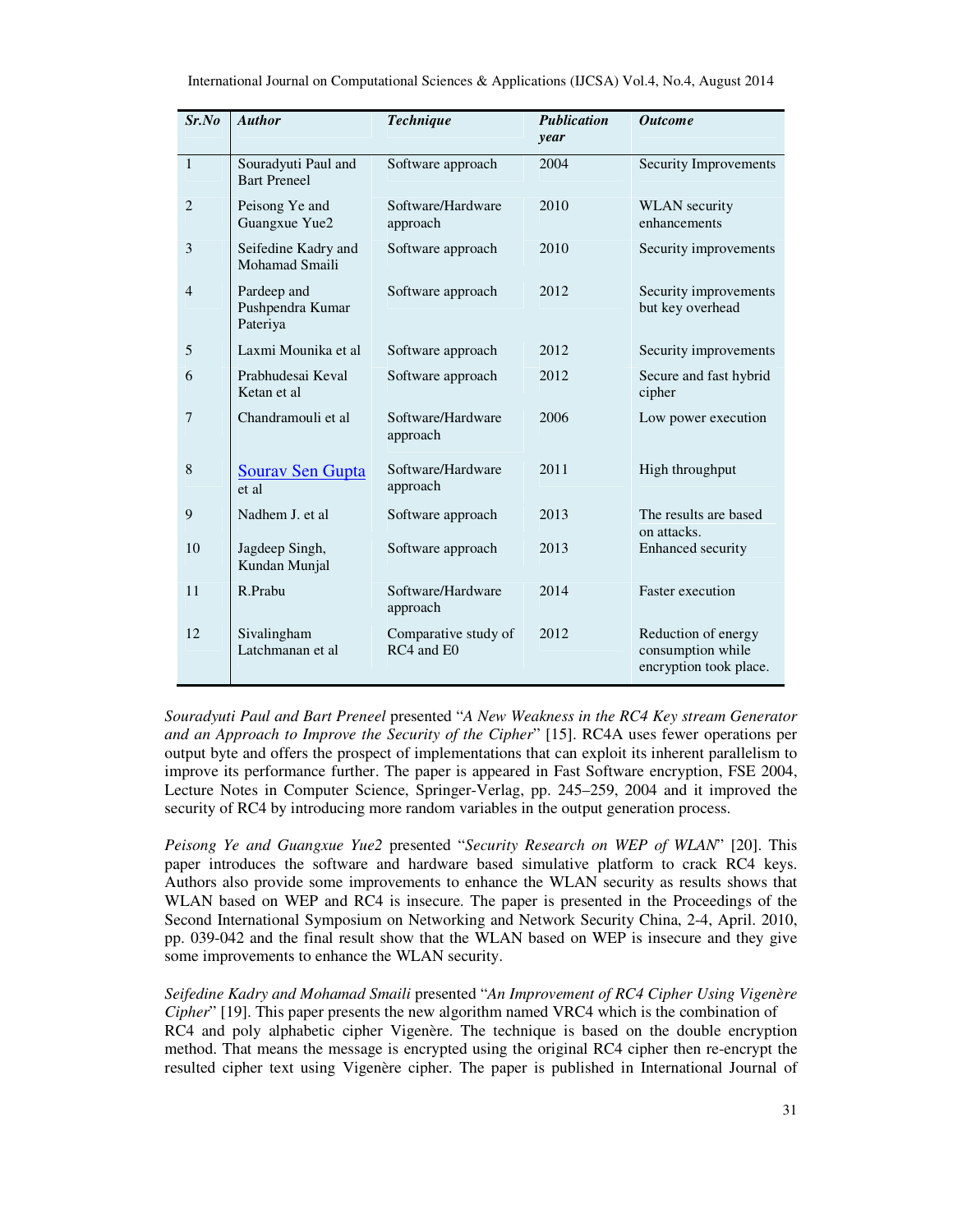Computational Intelligence and Information Security, Vo. 1 No. 3, May 2010 and the approach improves the security of RC4 due to the use of double encryption.

*Pardeep and Pushpendra Kumar Pateriya* presented "*PC1-RC4 and PC2-RC4 Algorithms: Pragmatic Enrichment Algorithms to Enhance RC4 Stream Cipher Algorithm*" [16].This paper introduces the improved RC4 algorithm named as ""PC1-RC4" and "PC2-RC4".The purpose of the development is to improve the security of the algorithm. The paper is published in International Journal of Computer Science and Network (IJCSN), Volume 1, Issue 3, June 2012 and the outcome is more secure but key management overhead increases as two keys are used.

*Laxmi Mounika et al* presented "*Remodelling RC4 Algorithm for Secure Communication for WEP/WLAN Protocol*" [18].The paper is based on the security analysis and presenting a way to improve security of RC4 stream cipher algorithm. The paper is published in Global Journal of researches in engineering Electrical and electronics engineering Volume 12 Issue 5 Version 1.0 April 2012 and the resultant output is improvements on linear and IV weaknesses.

*Prabhudesai Keval Ketan et al* presented "*A hybrid approach to achieve more security*". The purpose of the paper is to present a new algorithm which is the combination of two common symmetric ciphers (AES known for its security) and (RC4 known for its speed)[12]. The paper is published in International Journal of Computer Applications (0975 – 8887), 2012.

*Chandramouli et al* presented "*Battery Power-Aware Encryption*"[24]. In this paper, a hardware/software set-up to measure the battery power consumption of encryption algorithms through real-life experimentation has been discussed. The paper is published in ACM Transactions on Information Systems and Security, 9 (2), 162-180, 2006.The focus of the paper is Low power execution of cryptography algorithms.

*Sourav Sen Gupta et al* presented "*Proof of empirical RC4 biases and new key correlations*"[23].Authors presented the method which is the combination of hardware pipeline and loop unrolling to design an architecture that generate two RC4 key-stream bytes per clock cycle. The implemented is based on VHDL description, synthesized with 130, 90, and 65 nm fabrication technologies at clock frequencies 625 MHz, 1.37 GHz, and 1.92 GHz. The paper is part of Lecture Notes in Computer Science, pages 151–168. Springer, 2011 and the output is High throughput, hardware implementation of PC4 to improve upon the RC4 biases.

*Nadhem J. et al* presented "*recovery attacks against Transport Layer Security*" when RC4 is elected for encryption. Attacks put together on recent advances in the arithmetical analysis of RC4 [21]. The paper is the part of the proceedings of the USENIX Security Symposium, 2013 and the results are supported by an investigational evaluation of the feasibility of the attacks.

*Jagdeep Singh, Kundan Munjal* presented the implementation of two additional key matrices Key1 and Key2 created on the behalf of key size mentioned by the user and two state matrices having 256 bytes to enhance security in RC4. Author named the algorithm as "Robust RC4"[22]. The paper is published in International Journal of Engineering Research & Technology (IJERT), 2013.

*R.Prabu* presented "*loop unrolling approach implemented using VHDL*" [13]. This paper proposes the RC4 implementation with the help of loop unrolling and hardware pipeline. Author has implemented the proposed architecture using VHDL description Synthesized with 65nm fabrication technology at clock frequency of 1.37 GHz. The paper is published in International Journal of Innovative Research in Computer and Communication Engineering, 2014.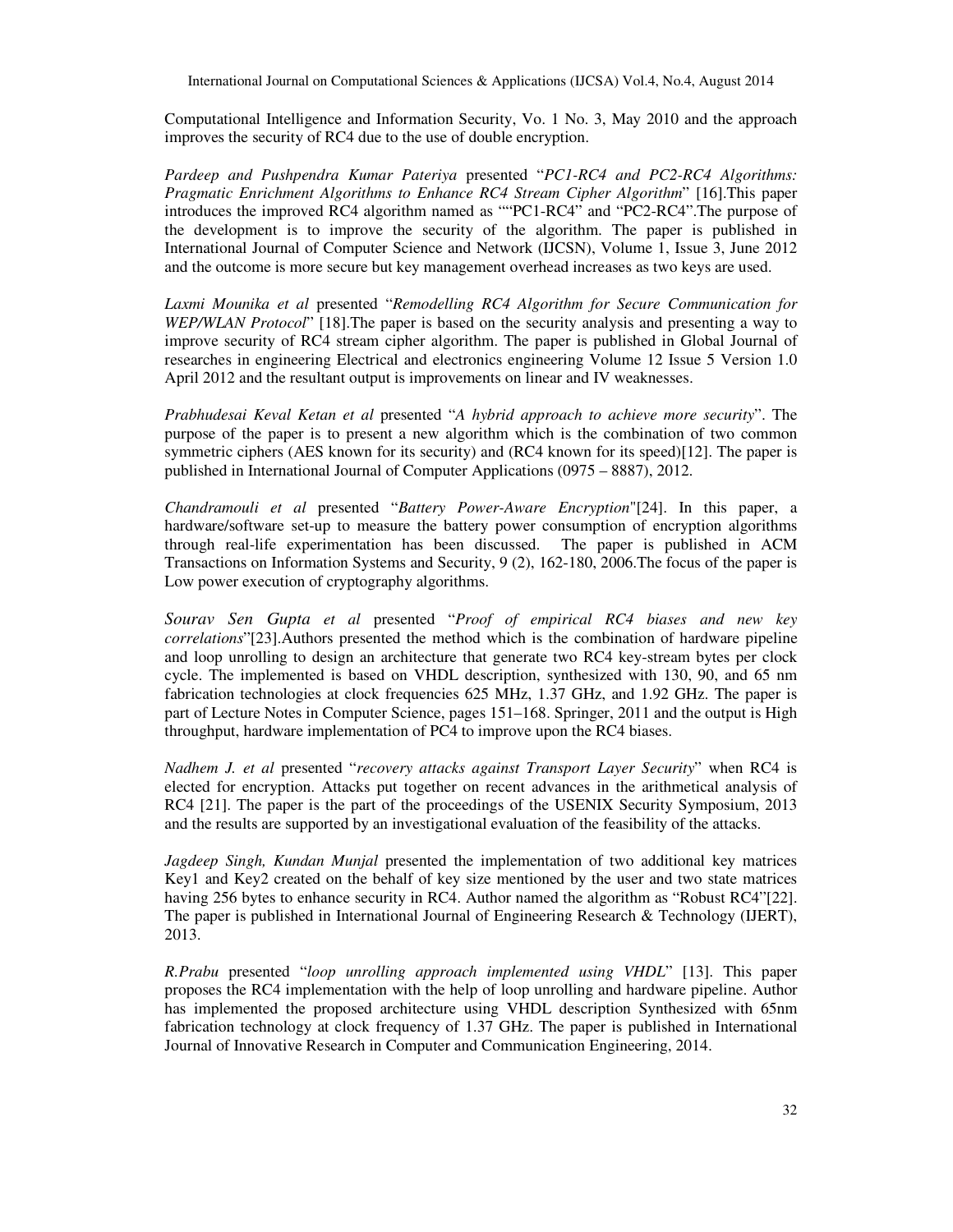*Sivalingham Latchmanan et al* introduced RC4 encryption algorithm as a strong replacement of E0 to overcome the power limitations that mobile devices exhibit in 2012. Authors presented a simulated study to confirm the applicability of RC4 by comparing execution time and memory usage by RC4 and E0 [17].

# **5.STATE OF THE ART PARALLEL IMPLEMENTATIONS OF RC4 SYMMETRIC STREAM CIPHER**

As we have seen in Table-1 that many researchers have done significant work on the RC4 algorithm to achieve better security in the algorithm. Although RC4 is provides faster execution but with the advent of parallel processing era, the requirement of scalable security algorithm increases so that these security algorithms can be executed using multi core processors to achieve faster execution. There have been different parallel approaches for RC4 that is summarized in Table 2.

| Sr.No          | <b>Type of Implementation</b>                 | <b>Author</b>                               | <b>Presentation</b><br>year |
|----------------|-----------------------------------------------|---------------------------------------------|-----------------------------|
| $\overline{1}$ | FPGA Implementation                           | Tsoi, K.H. et al.                           | 2002                        |
| 2              | Hardware Implementation                       | Duhyun Bae et al                            | 2005                        |
| 3              | Software implementation (GPU)                 | Changxin Li, Hongwei Wu, et<br>al           | 2009                        |
| $\overline{4}$ | Software Implementation                       | T.D.B Weerasinghe                           | 2012                        |
| 5              | Embedded(hardware/software)<br>Implementation | Paul,<br>Subhamoy<br>Goutam<br>Maitra et al | 2012                        |
| 6              | Embedded(hardware/software)<br>Implementation | Rourab Paul                                 | 2012                        |
| 7              | Hardware Implementation                       | S.S Gupta et al                             | 2013                        |
| 8              | Software implementation (SIMD)<br>model)      | D.Handa and B.kapoor                        | 2014                        |
| 9              | Embedded(hardware/Software)                   | R.Prabu                                     | 2014                        |

Table-2: State of the art parallel symmetric cryptographic approaches

*T. Soi* presents "*An Extremely Parallel RC4 Key Search Engine*" and is presented in the proceedings of Field-Programmable Custom Computing Machines; 2002[7]. The implementation is based on FPGA hardware. The design uses parallelism at the logic level to execute many operations per cycle. To achieve high memory bandwidth, it uses on-chip memories and floor planning to condense routing delays and several decryption units to achieve more parallelism. Overall, 96 RC4 decryption engines were incorporated on a single Xilinx Virtex XCV1000-E field programmable gate array (FPGA).

The resulting model operates at a 50 MHz clock rate and gains a search speed of 6.06  $\times$  106 keys/second, which is a speedup of 58 over a 1.5 GHz Pentium 4 PC.

*Duhyun Bae* presents "*Implementation of High performance Rc4 cipher engine for IEEE 802.11i*" This research was supported by the Ministry of information and communication (MIC), Korea under the chung-Ang university and published as chapter in springer-verlag Berlin Heidelberg, 2005[25]. The paper focuses on the reduction of response time using parallel hardware architecture for IEEE 802.11i to support new methods. Authors were able to decrease the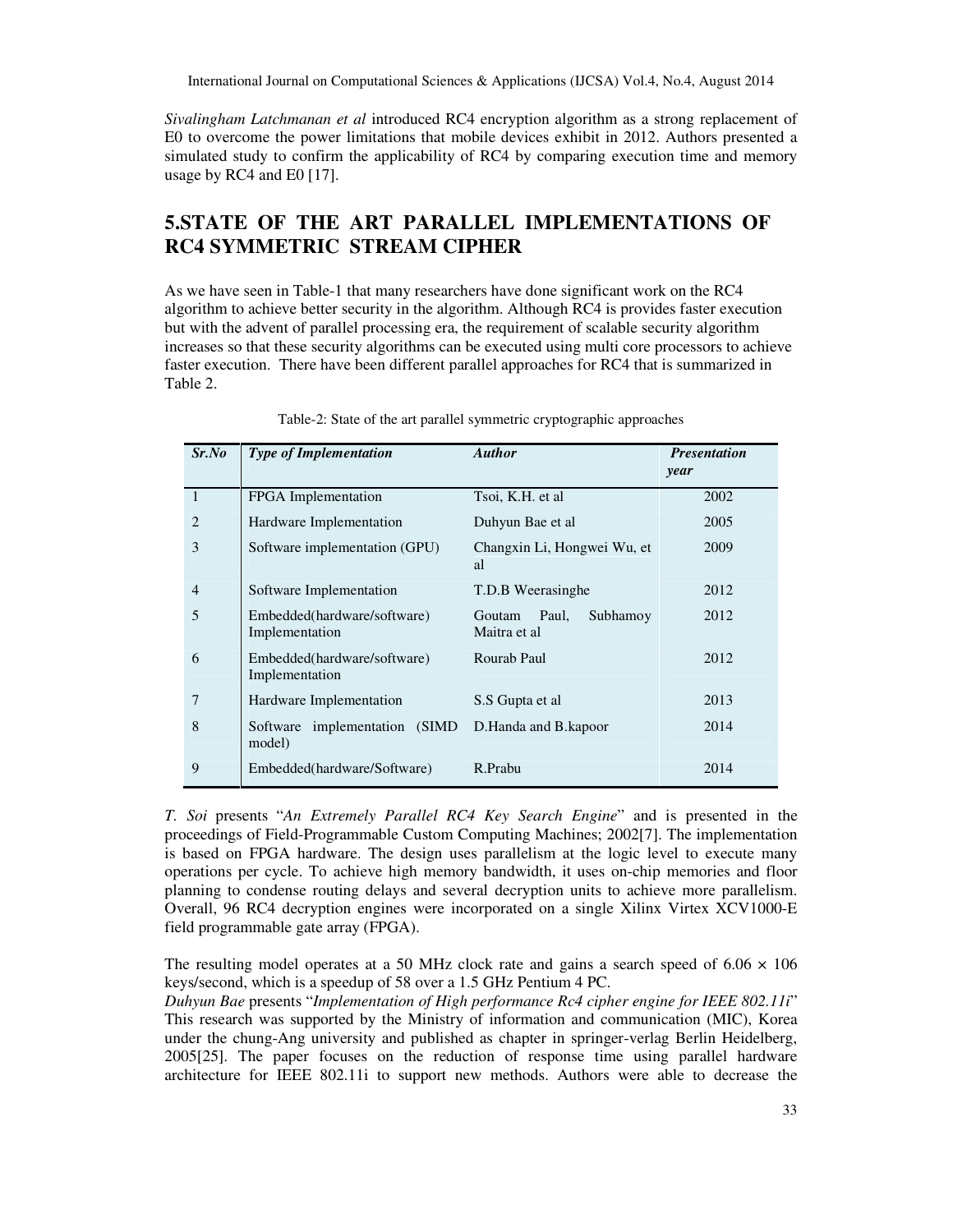processing overhead of RC4 key arrangement by means of using the double S-Box method. The proposed model condenses the processing time to half in contrast with the sequential. Additionally, it also helps to reduce power consumption in CMOS design process as the clock frequency decreases to 1/5 and the area doubles compared to the typical designs.

*Changxin Li* presents "*An Efficient implementation of MD5-RC4 encryption using GPU with CUDA*" This paper is presented at ASID 2009[9]. Compute unified device architecture (CUDA) introduced by NVIDIA and graphics processing unit (GPU) is an emerging area for parallel implementations of applications. Changxin Li et al had presented an efficient implementation for MD5-RC4 encryption using NVIDIA GPU with CUDA framework. The MD5-RC4 algorithm was implemented on NVIDIA GeForce 9800GTX card. The results show that this GPU-based technique evince a performance gain of about 3-5 times accelerate for the MD5-RC4 algorithm.

*T.D.B Weerasinghe* presents "*RC4 Implementation using multithreading techniques in multi-core processors"* and this paper is being published in International Journal of Computer Applications (0975 – 8887), 2012[10] .The paper introduced a mechanism to improve the speed of RC4 algorithm in multi core processors using multithreading. For this research java (JDK version:1.6.0\_21) is used to write source code. In this model, Java Executors were used and the Java Virtual Machine decided the number of threads was used in the parallelization process. As per the theoretical concepts available it is one of the most cost effective ways of using of Executors in multithreading. Experiments were done in an Intel® P4 machine (O/S: Windows XP), Core 2 Duo machine (O/S: Windows XP) and Core i3 machine (O/S: Windows 7) to analyze the throughput. The speed of the RC4 cipher can be accelerated using multi core processors.

*Goutam Paul* presents "*Merging Four RC4 States towards a 32-bit Stream Cipher*" and this work is in progress which started in May 2012[5]. In this paper, Four RC4 states are combined tacitly to devise a high speed stream cipher that produces 32-bit output at each round. The storage requisite for the internal state is 1024 bits only. As RC4 cannot have instruction level parallelism due to intensive swap functionality, the authors selected a simple-scalar RISC processor having sixteen 32-bit registers, six pipeline stages, fully by-passed arithmetic logic unit. The design is scalable to modern processors of large word-width and is at least as secure as RC4. In terms of speed, this cipher performs much faster than normal RC4 and is comparable with HC-128, the fastest software stream cipher amongst the eSTREAM\_nalists

*Rourab Paul* presents "*An efficient one byte one clock RC4 design and implementation in FPGA coprocessor*". This paper is presented in the Proceedings of National Workshop on Cryptology 2012 Organized by CRSI in 2012. In this paper a design methodology which is processing of 1 byte in 1 clock is proposed using VHDL features. The mentioned design is implemented in a custom co-processor working in parallel with a main processor having FPGA architecture -Xilinx Spartan3E XC3S500e-FG320. Data communication between two FPGA boards all the way through their own Ethernet ports and each of the two boards performs encryption and decryption engines using RC4 independently. The clock gating technology is used to save dynamic power. In said design two sequential tasks are executed as two independent events during rising and falling edges of the same clock and the swapping is executed using a MUX-DEMUX combination. With mentioned design the power consumed in behavioural and structural designs of RC4 are estimated and a power optimization technique is proposed. The performance of this design in terms of number of clocks proved to be better than the previous works. The NIST statistical test suite is executed on RC4 key streams so as to know its arbitrariness property.

*S.S Gupta* presents "*High Performance Hardware Implementation*". The paper is published in IEEE Transactions on Computers [Volume 62, issue 4] in 2013[26]. The paper proposes the fastest hardware implementation for RC4 cipher and this is achieved by combining two key facts one is hardware pipeline and another is loop unrolling. This structural design produces two RC4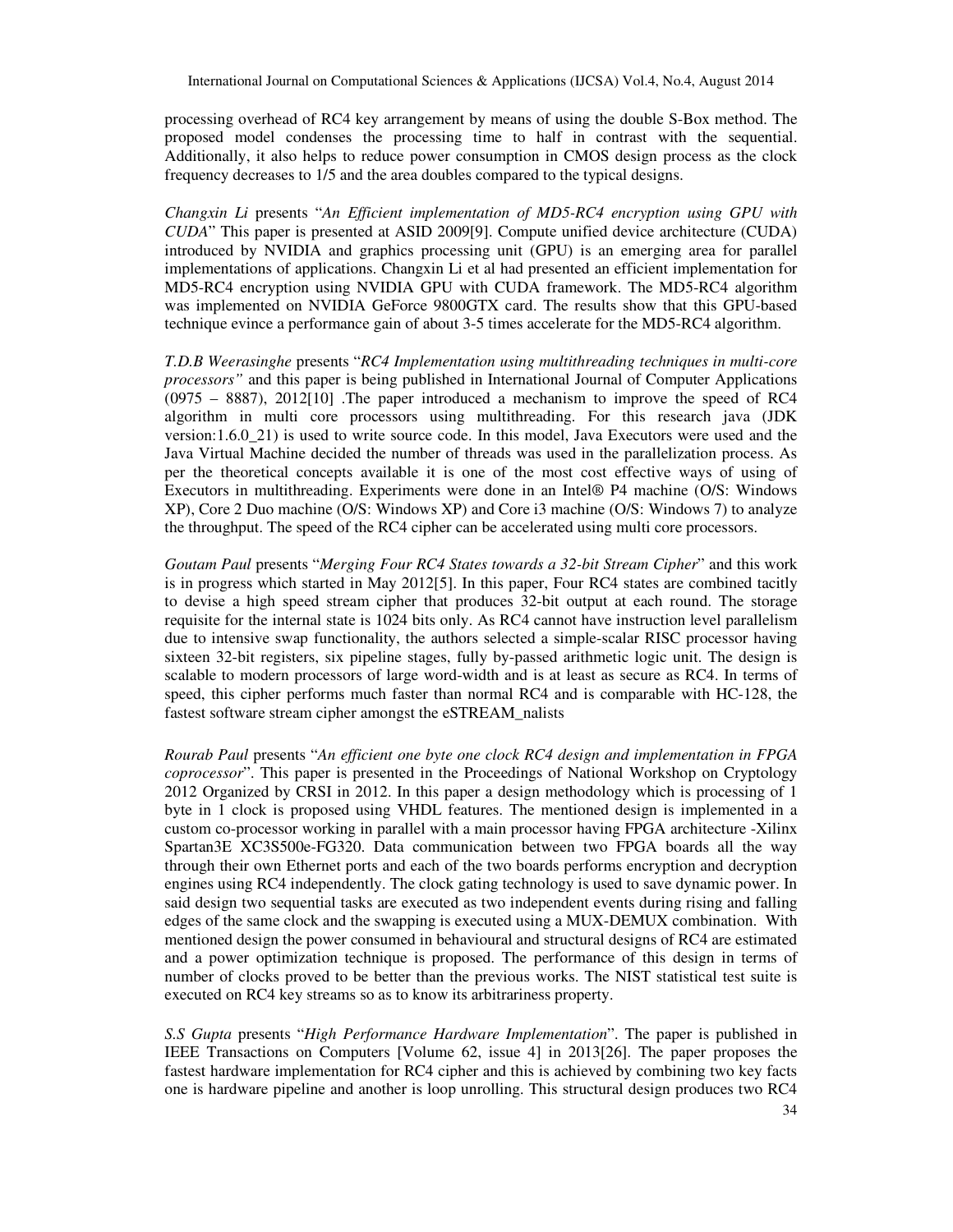key stream bytes for each clock cycle. The proposed architecture is being implemented using VHDL , amalgamate with 130 , 90,65 nm manufacture technologies at clock frequencies 625 MHz, 1.37 GHz, and 1.92 GHz, correspondingly. With the help of this architecture authors succeeded to attain the high throughput of 10, 21.92, and 30.72 Gbps for RC4 key stream.

*D. Handa and B.Kapoor* Presents "*PARC4: Parallel Implementation of RC4 using SIMD model and multi-core processors*" and this paper is presented in International Conference on Optimization, Reliability, and Information Technology (ICROIT), 2014[8]. This paper introduces an efficient parallel implementation to the compute intensive PRGA that is pseudo-random generation algorithm portion of the RC4 algorithm and the resulted algorithm will be named as PARC4. As per the algorithm, input message is divided into fix sized large blocks and the algorithm encrypts these blocks concomitantly on multi core processor architecture. This is a scalable approach as the number of increases in cores will enhance the speed up without requiring any change in algorithm. According to the paper, the parallelism in RC4 is based on the following fundamentals.

- 1. *Algorithm's Architecture*: Rc4 falls in the category of Single Instruction Multiple Data. In SIMD architecture only one instruction is being executed by the CPU during one clock cycle. But multiple data streams can be used as input data during one clock cycle. In Rc4 the input data is huge and the instructions over that data remain same [8].
- 2. *Decomposition technique*: Rc4 follows domain decomposition as we can't decompose the tasks because of intensive swap functionality. In this algorithm, First instruction will calculate values and the second one will interchange the values. So we cannot consider both the instructions as independent tasks [8].
- 3. *Mapping for load balancing*: The input data set for RC4 at a specific point of time is unknown and, as a result, the dynamic mapping is used here [8].

This approach sees about 5X speed up using 8 core processor and block size 256. We have used the ideas of profiling, data decomposition, and the dynamic mapping as the key means to parallelize and make the algorithm faster. OpenMP is used to parallelize the algorithm on shared memory multi core architecture such as a 8-core machine that we have used for implementation. PARC4 is the scalable approach. That means adding more number of cores in hardware will not require any change in algorithm.

#### *R.prabu* presents "*Architecture of High Performance Rc4 Cipher For safe Communication*".

Authors presented the method which is the combination of hardware pipeline and loop unrolling to design an architecture that generates two RC4 key-stream bytes per clock cycle [13]. The implementation is based on VHDL description, 65nm fabrication technology at clock frequency of 1.37 GHz to be obtained a final key stream throughput 30.72Gbps. The method provides high throughput in this hardware-based approach.

# **6. CONCLUSION**

Although RC4 is having weak set of keys [15] but it is still in market and used by many organizations and protocols with some modifications to make it stronger. The paper has divided the survey on RC4 in two sections: one type of approaches to achieve security in RC4 and another type of approaches to execute RC4 in parallel using multi core technology. Table-1 shows recent approaches to attain security and Table-2 shows recent parallel approaches. Both tables reflect that this algorithm is still the point of attraction for researchers. The focus of the paper is to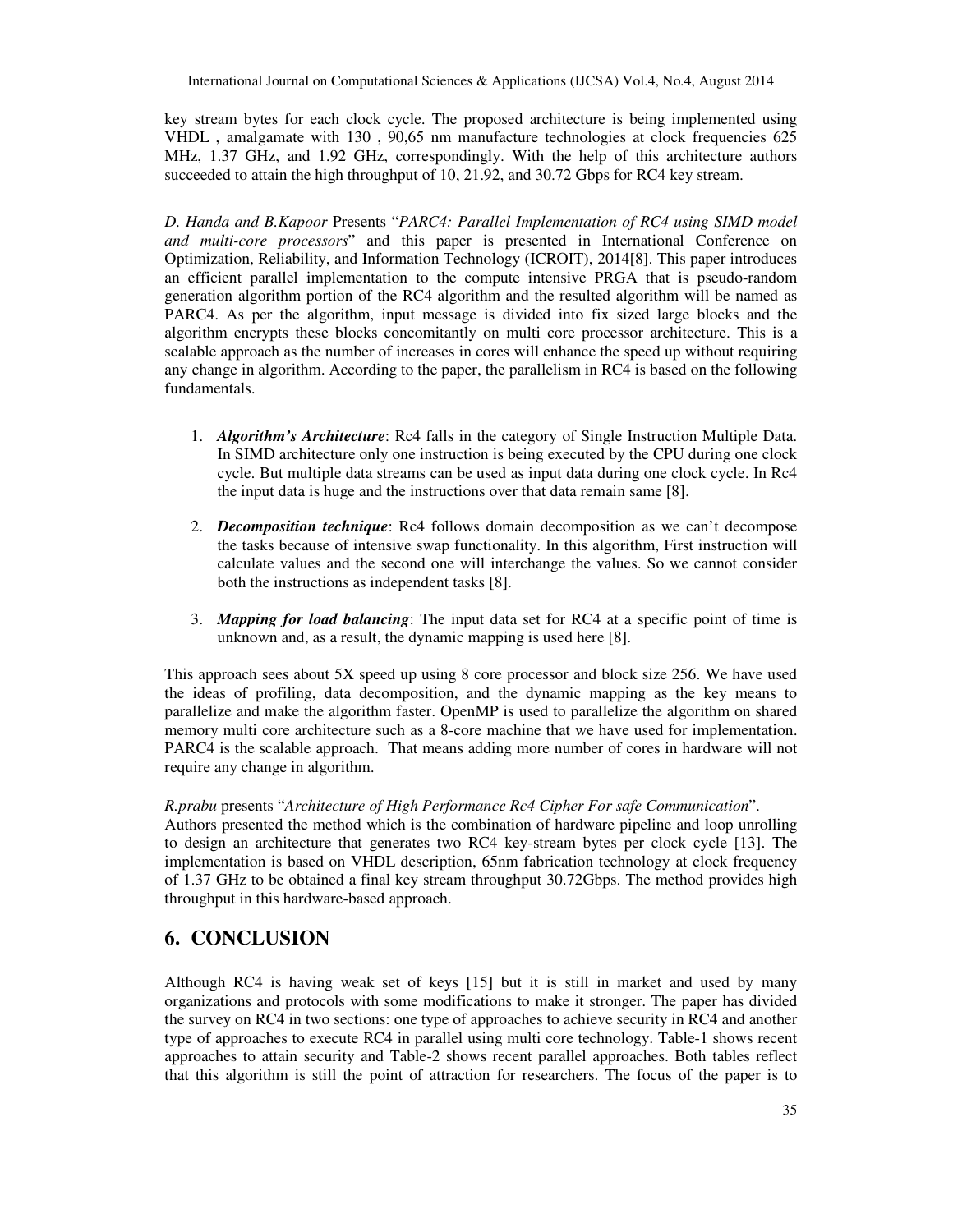International Journal on Computational Sciences & Applications (IJCSA) Vol.4, No.4, August 2014

provide ample idea to researchers (new to this area) about all types of implementations on RC4 specifically as this is very simple and can definitely benefit from the emerging areas like FPGA implementations for security and multi core parallelization. The objective of this paper is to bring into notice to new researchers that rc4 is not untouched from parallel implementation and enhancements.

## **REFERENCES**

- 1) Stallings et al,"Computer security: principles and practice", Upper Saddle River, N.J, Prentice Hall, 2008.
- 2) Kessler, G. (n.d.). An Overview of Cryptography, Retrieved June 18, 2014, from http://www.garykessler.net/library/crypto.html
- 3) Federal Information Processing Standards (FIPS) 140-2. (2001, May 25). Security Requirements for Cryptographic Modules. Gaithersburg, MD: National Institute of Standards and Technology (NIST). Retrieved from http://csrc.nist.gov/publications/fips/fips140-2/fips1402.pdf
- 4) Federal Information Processing Standards (FIPS) 199. (2001, May 25). Standards for Security Categorization of Federal Information and Information Systems. Gaithersburg, MD: National Intitute of Standards and Technology (NIST). Retrieved from http://csrc.nist.gov/publications/fips/fips199/FIPS-PUB-199-final.pdf
- 5) Goutam Paul et al,"Quad-RC4: Merging Four RC4 States towards a32-bit Stream Cipher, presented atINDOCRYPT, 2012
- 6) M.vanitha,"hardware and software implementation for highly secured modified wired equivalent privacy (mdwep)", JATIT,Vol 48,no- 2,2013
- 7) K.H.Tsoi et al, "A massively parallel RC4 key search engine (With FPGA)", 10 Annual IEEE Symposium on Field-Programmable Custom Computing Machines, 2002.
- 8) D.Handa and B.Kapoor,"PARC4: High Performance Implementation of RC4 Cryptographic Algorithm using Parallelism", International Conference on Reliability Optimization & Information Technology, Feb,2014
- 9) Changxin Li et al," Efficient implementation for MD5-RC4 encryption using GPU with CUDA", 3rd International Conference,2009
- 10) T.D.B Weerasinghe," Improving throughput of RC4 algorithm using multithreading techniques in multi core processors", International Journal of Computer Applications(0975 – 8887) Volume 51– No.22, August 2012
- 11) M Damrudi et al.," State of the Art Practical Parallel Cryptographic Approaches", Aus. Journal of Basic and Applied Sciences,2011,ISSN 1991-8178
- 12)Prabhudesai Keval Ketan and Vijayarajan V "An Amalgam Approach using AES and RC4 Algorithms for Encryption and Decryption", IJCA, Vol 54,no 12, sep 2012
- 13) R. Prabu,"Design Of High Performance Rc4 Stream Cipher For Secured Communication", International Journal of Innovative Research in Computer and Communication Engineering, Volume 2,Special issue 1,March 2014
- 14) Maytham M. Hammood et al,"RC4-2S: RC4 Stream Cipher with Two State Tables", Lecture Notes in Electrical Engineering 253, DOI: 10.1007/978-94-007-6996-0\_2
- 15) Souradyuti Paul and Bart Preneel,"A New Weakness in the RC4 Keystream Generator and an Approach to Improve the Security of the Cipher" Lecture Notes in Computer Science, Springer-Verlag, pp. 245-259, 2004.
- 16) Pardeep, Pushpendra Kumar Pateriya,"PC1-RC4 and PC2-RC4 Algorithms: Pragmatic Enrichmen Algorithms to Enhance RC4 Stream Cipher", International Journal of Computer Science and Network (IJCSN),Vol-1,issue-3,june 2012
- 17) Sivalingham Latchmanan and Dr.Sharmin Parveen,"applicability of rc4 algorithm in blue tooth data encryption method for achieving better energy efficiency of mobile devices", http://informatics.fsktm.um.edu.my/cameraready/Informatics\_003.pdf
- 18) Laxmi Mounika et al," Remodelling RC4 Algorithm for Secure Communication for WEP/WLAN Protocol", Global Journal of researches in engineering Electrical and electronics engineering, Volume 12 Issue 5 Version 1.0 April 2012
- 19) Seifedine Kadry, M. Smaili ,"An Improvement of RC4 Cipher Using Vigenère Cipher", International Journal of Computational Intelligence and Information Security Vo. 1 No. 3, May 2010